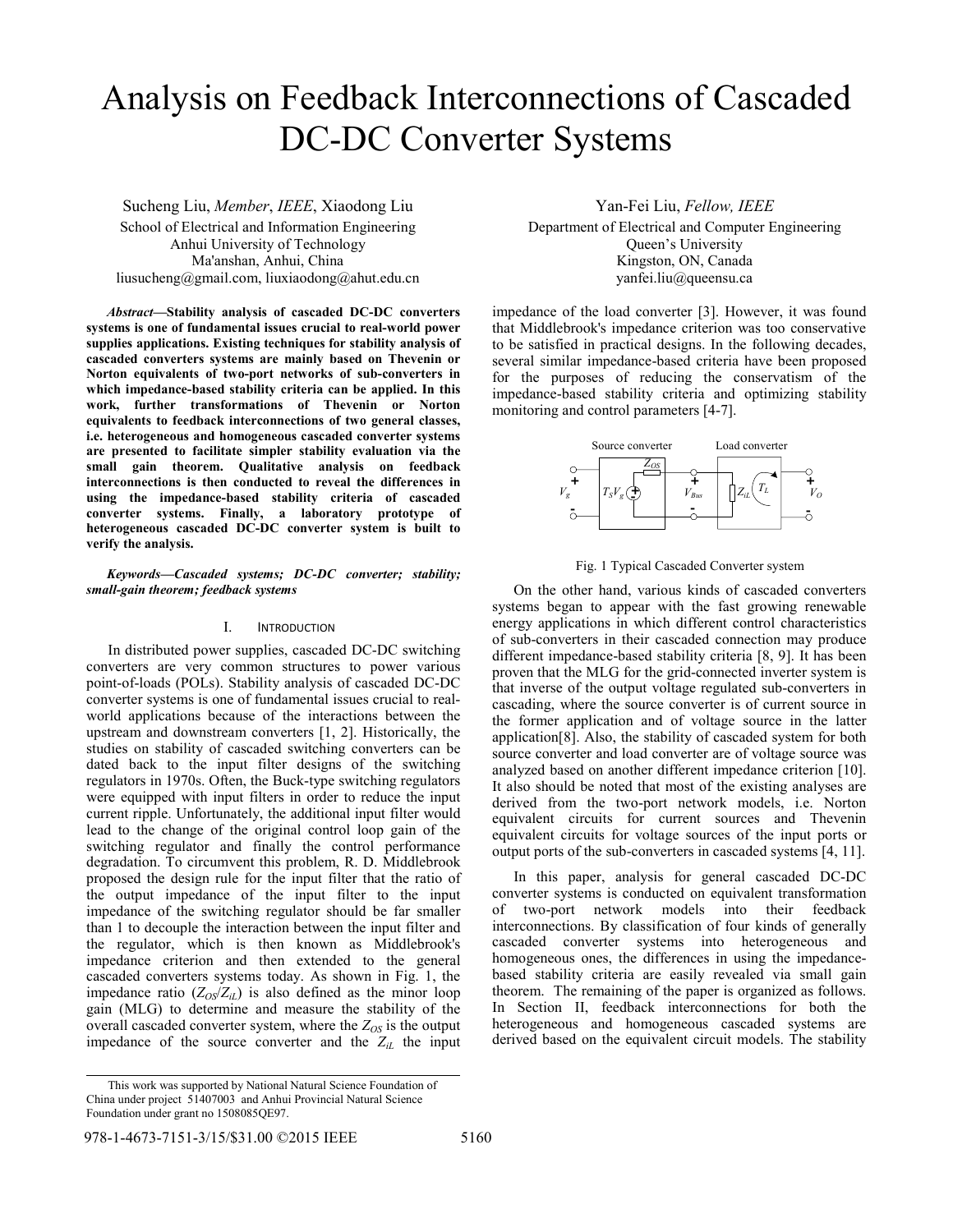analysis is then conducted in Section III. Experiments for one kind of heterogeneous cascaded system are given in Section IV. The conclusion is drawn finally in Section V.

## II. EQUIVALENT MODELING BY FEEDBACK INTERCONNECTIONS

For a DC-DC switching converter, the behavior model by using the linear two-port network will be able to describe its input and output properties [11]. In cascaded connections of switching converters systems, there will be four combinations out of two-port properties of sub-converters (source and load converter) by using either Thevenin or Norton equivalent circuits for the input or output ports. Here, we classify the two in Fig. 2 are heterogeneous cascaded converter systems where the source converter and load converter are of different source types, i.e. one sub-converter is expressed in voltage source and the other in current source. It can also be noticed that the two kinds of cascaded converter systems in Fig. 2(a) and (b) are dual to each other. Similarly, the homogeneous cascaded converter systems are shown in Fig. 3 where both the source converter and load converter are expressed either all voltage sources or all current sources. Also, the cascaded converter systems in Fig. 3(b) can be derived from Fig. 3(a) by duality theorem. Another reason for this classification is that the feedback interconnections would be uniquely determined in each heterogeneous cascaded converter system, so would be the minor loop gain, which is not true in homogeneous cascaded systems. In the following, the equivalent models by the feedback interconnections will be derived based on the circuit models.

To derive the feedback interconnections equivalents, we see the heterogeneous cascaded converter system in Fig. 2(a) first. The circuit equations of Fig. 2(a) are found by KCL (Kirchhoff's Current Law) and KVL (Kirchhoff's Voltage Law) to be

$$
\begin{cases}\n\hat{i}_{Bus} = \hat{i}_L + Y_{iL}\hat{v}_{Bus} \\
\hat{v}_{Bus} = \hat{v}_S - Z_{OS}\hat{i}_{Bus}\n\end{cases}
$$
\n(1)

where  $\hat{i}_{Bus}$  and  $\hat{v}_{Bus}$  are the bus current and bus voltage respectively, and  $\hat{i}_L$  and  $\hat{v}_S$  are the load current and source voltage respectively, and  $Y_{iL}$  and  $Z_{OS}$  are input admittance of the load converter and output impedance of the source converter respectively.

According to (1), the equivalent feedback interconnection of Fig. 2(a) is uniquely derived as Fig. 4(a), which also means that the feedback interconnection model is totally same as Fig. 2 (a) in mathematical sense.

Similarly, we can also uniquely determine the feedback interconnection of Fig. 2(b) as Fig. 4(b) from which the mathematical equations for bus current and bus voltage are given as



(a) Voltage type source converter cascaded by current type load converter



(b) Current type source converter cascaded by voltage type load converter





(a) Both sub-converter are of voltage source types



(b) Both sub-converter are of current source types

Fig. 3 Homogeneous cascaded converter systems

$$
\begin{cases}\n\hat{i}_{Bus} = \hat{i}_S - Y_{OS} \hat{v}_{Bus} \\
\hat{v}_{Bus} = \hat{v}_L + Z_{ik} \hat{i}_{Bus}\n\end{cases}
$$
\n(2)

The feedback loop structures in Fig. 4 have been chosen because that its symmetry is convenient for analysis and it can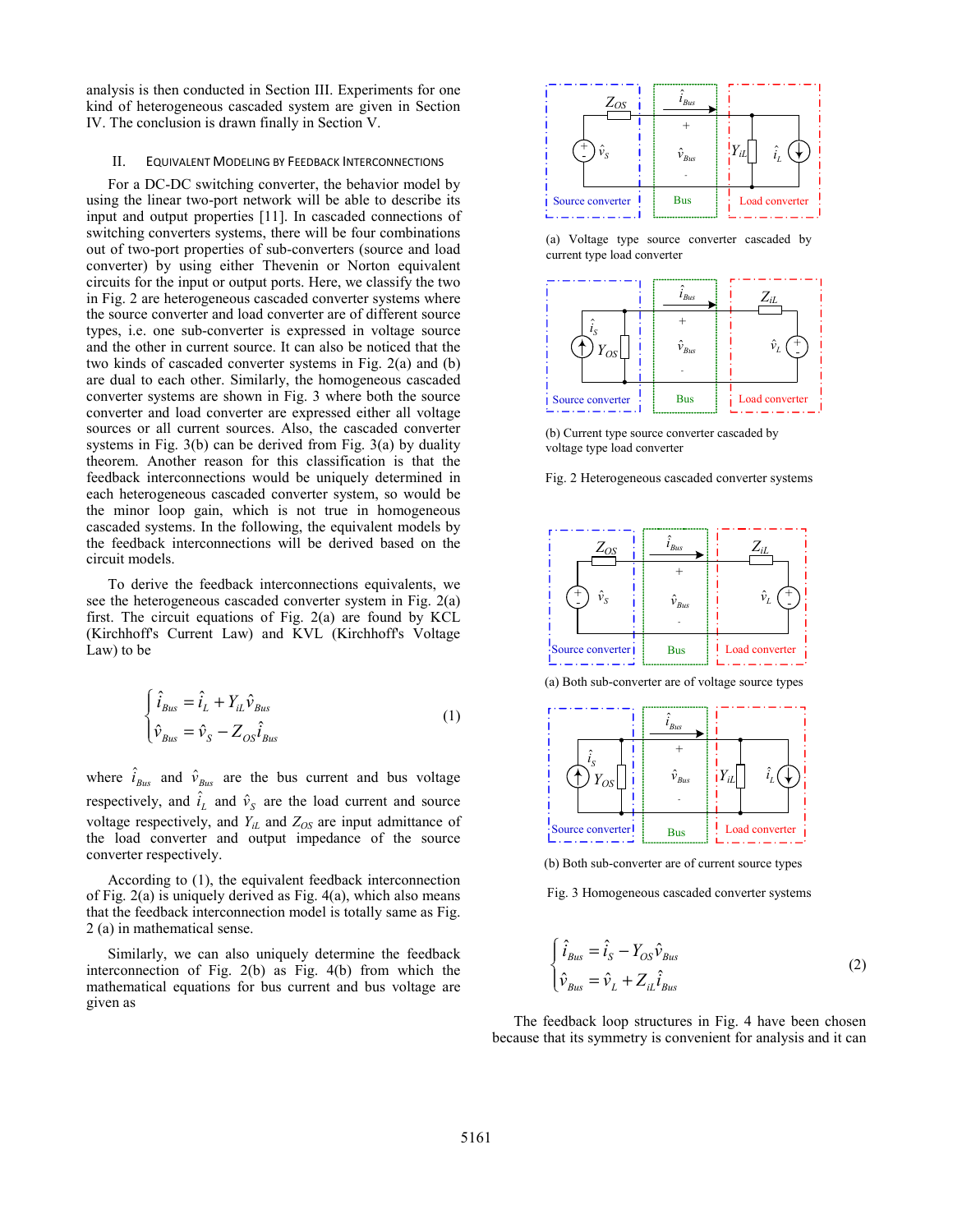also remain structure invariance under some loop transformations [12].

However, in homogeneous cascaded converter systems as Fig. 3 (a) and (b), the feedback interconnection for each one can not be uniquely determined as that of heterogeneous cascaded converter systems.



(a) Feedback interconnection equivalent of Fig. 2(a)



(b) Feedback interconnection equivalent of Fig. 2(b)

## Fig. 4 Unique Feedback interconnections for each heterogeneous cascaded converter system

As shown in Fig. 3 (a) first, the governing equations for this cascaded system can either be derived as

$$
\begin{cases}\n\hat{i}_{Bus} = (\hat{v}_{Bus} - \hat{v}_L)/Z_{iL} \\
\hat{v}_{Bus} = \hat{v}_S - \hat{i}_{Bus}Z_{OS}\n\end{cases}
$$
\n(3a)

or be derived as

$$
\begin{cases}\n\hat{i}_{bus} = (\hat{v}_S - \hat{v}_{bus})/Z_{OS} \\
\hat{v}_{Bus} = \hat{v}_L + \hat{i}_{bus}Z_{iL}\n\end{cases}
$$
\n(3b)

Based on (3a) and (3b), their equivalent feedback interconnections are obtained in Fig. 5(a) and (b) respectively. Both the feedback interconnections make sense even for the only one homogeneous cascaded converter system in Fig. 3(a), because we can only get one solution for the bus current and voltage as

$$
\begin{cases}\n\hat{\mathbf{v}}_{\text{Bus}} = \frac{\hat{\mathbf{v}}_{\text{S}} Z_{iL} + \hat{\mathbf{v}}_{\text{L}} Z_{\text{OS}}}{Z_{iL} + Z_{\text{OS}}} \\
\hat{i}_{\text{Bus}} = \frac{\hat{\mathbf{v}}_{\text{S}} - \hat{\mathbf{v}}_{\text{L}}}{Z_{iL} + Z_{\text{OS}}} \n\end{cases} \tag{4}
$$

Derivation of feedback interconnection of the other homogeneous cascaded converter system in Fig. 3(b) is similar to that of Fig.3(a) and it will also lead to non-unique feedback interconnection and not be discussed hereafter. Therefore, the unique equivalent feedback interconnections for the heterogeneous cascaded converter systems in Fig.3 are totally different from those of homogeneous cascaded systems in Fig. 4 where the feedback interconnections cannot be uniquely determined. From this point of view, the analysis of the homogeneous cascaded converters systems may be ambiguous by existing techniques, especially in deriving the stability criteria due to the non-uniqueness of minor loop gains for homogeneous cascaded systems [4, 10].



(a) Feedback interconnection equivalent based on (3a)



(b) Feedback interconnection equivalent based on (3b)

Fig. 5 Non-unique feedback interconnections for only the homogeneous cascaded converter system in Fig. 3 (a)

# III. STABILITY CRITERIA BASED ON FEEDBACK INTERCONNECTIONS

Existing methods for stability analysis of cascaded converter systems are mainly based on the equivalent circuit models. For example, the bus current and voltage of cascaded system in Fig. 2 (a) can be solved as

$$
\begin{cases}\n\hat{i}_{Bus} = \frac{\hat{i}_L + Y_{iL}\hat{v}_S}{1 + Y_{iL}Z_{OS}} \\
\hat{v}_{Bus} = \frac{\hat{v}_S - Z_{OS}\hat{i}_L}{1 + Y_{iL}Z_{OS}}\n\end{cases}
$$
\n(5)

To satisfy the stability requirement, the denominator of (5) must not have any roots in the right half plane, from which one can define  $Y_{iL}Z_{OS}$  the minor loop gain (MLG) by analogy.

Here, the stability criteria will be derived based on the feedback interconnections for each heterogeneous cascaded converter systems in Fig. 4 first. For the interconnected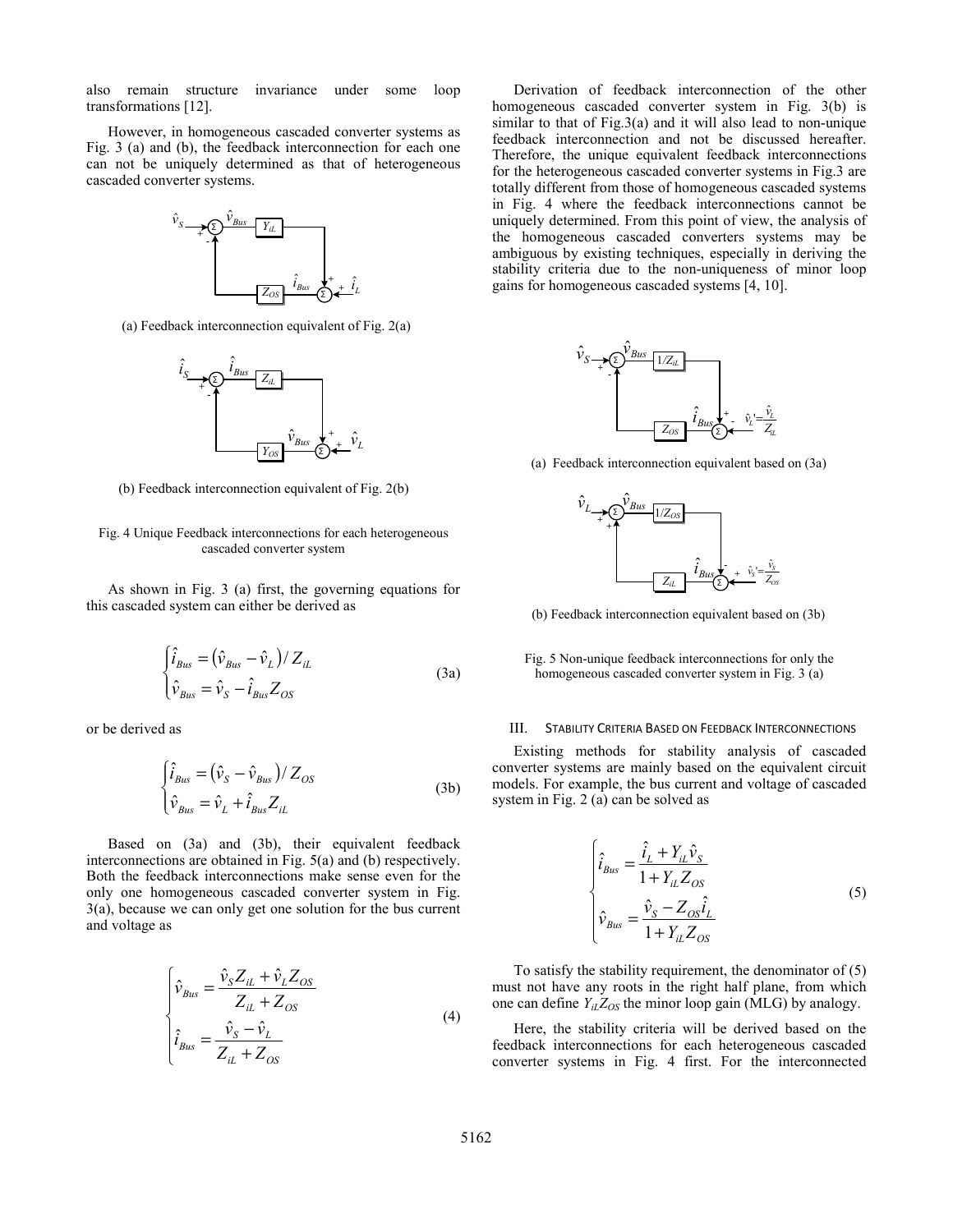feedback system in Fig. 4(a), application of the well-known small-gain theorem [13] yields the sufficient stability condition for the heterogeneous cascaded converter system in Fig.  $2(a)$  as

$$
\left| Y_{i} \cdot Z_{OS} \right| < 1 \tag{6}
$$

provided that both the sub-converters, i.e. voltage type source converter and current type load converter are stable in standalone fashion.

 Equation (6) shows that the small gain theorem gives the stability condition in the sense magnitude of the output impedance of the source converter and the input admittance of the load converter, and is a simpler and more direct way to judge the stability of the cascaded converter system. In fact, the small gain theorem is adopted to the linear systems here and applicable to nonlinear systems as well. It can be seen that (6) is merely a sufficient stability criterion because only magnitude information of the interconnected subsystems is needed. Thus, the small gain theorem-based criterion will definitely bring conservatism to the stability analysis and design. The primary benefit of using the small gain theorem is that it determines the so-called MLG for the cascaded converter system, which is easily observed by comparing (5) with (6) and is given by

$$
T_{MLG} = Y_{iL} \cdot Z_{OS} \tag{7}
$$

where the  $T_{MLG}$  is the minor loop gain of the heterogeneous cascaded converter system in Fig. 2(a).

And once the MLG has been defined, the Nyquist-based stability criteria, e.g. GMPM criterion [6] and ESAC criterion [4] with lower conservatism can be utilized to analyze and optimize the heterogeneous cascaded converter system.

Similarly, the stability criterion for the interconnected feedback system model in Fig. 4(b) that corresponding to the other heterogeneous cascaded converter system in Fig. 2(b) is given by

$$
\begin{cases} \left| Z_{iL} \cdot Y_{OS} \right| < 1\\ T_{MLG} = Z_{iL} \cdot Y_{OS} \end{cases} \tag{8}
$$

Observing (7) and (8), one finds that the minor loop gains for the heterogeneous cascaded systems of Fig. 2(a) and (b) are reciprocals to each other. This statement can also be found in the existing published works [8, 9].

In homogeneous cascaded converters systems as Fig. 3, however, the stability criteria can not be derived based on small gain theorem due to non-uniqueness of the feedback interconnections as described in the Section II. For the same homogeneous cascaded converter system in Fig. 3 (b), application of small gain theorem to the possible two feedback interconnection models in Fig. 5 produces totally different MLG and stability results. The straightforward way to investigate the stability of homogeneous cascaded converter systems is from its characteristic equations.

As the heterogeneous cascaded converter system in Fig. 3 (a) where both source and load converters are of voltage types, the bus current and voltage are given by

$$
\begin{cases}\n\hat{i}_{Bus} = \frac{\hat{v}_S - \hat{v}_L}{Z_{OS} + Z_{iL}} \\
\hat{v}_{Bus} = \frac{Z_{iL}\hat{v}_S + Z_{OS}\hat{v}_L}{Z_{OS} + Z_{iL}}\n\end{cases}
$$
\n(9)

Thus, the bus current and voltage stabilities depends on the characteristic equation which given by

$$
D_{bus}(s) = Z_{OS}(s) + Z_{iL}(s) = 0
$$
\n(10)

The stability of the homogeneous cascaded converter system in Fig. 3(a) is guaranteed if (10) has no right half plane zeros. To facilitate measurement, minor change can be made on (9) as

$$
D_{Bus}(s) = Z_{OS}(s)Z_{iL}(s)\frac{1}{Z_{Bus}(s)} = 0
$$
 (11)

where  $Z_{Bus}$  is the bus impedance that is the parallel combination of  $Z_{OS}$  and  $Z_{iL}$ , and can be easily measured by injecting current perturbation signal about the steady state operating point of the bus current.

By duality principle, similar analysis can be conducted on the other homogeneous cascaded converter system for Fig. 3 (b) where the characteristic equation is expressed as

$$
D_{Bus}(s) = Y_{OS}(s) + Y_{iL}(s) = 0
$$
\n(12)

The stability of the homogeneous cascaded converter system in Fig. 3(b) is guaranteed if (10) has no right half plane zeros. And the measurement of frequency-domain response can be achieved via injecting voltage perturbation signal about the steady state operating point of the bus voltage.

Therefore, for the homogeneous cascaded converter systems in Fig.  $3(a)$  and (b), the characteristic equations as (10) and (12) would be directly utilized to judge the stabilities of the cascaded systems to avoid ambiguity in deriving minor loop gains.

#### IV. EXPERIMENTAL RESULTS

To validate the qualitative analysis, the laboratory prototype of the cascaded Buck DC-DC converter system is built according to the schematic of Fig. 6 where both the source converter and load converter are of voltage mode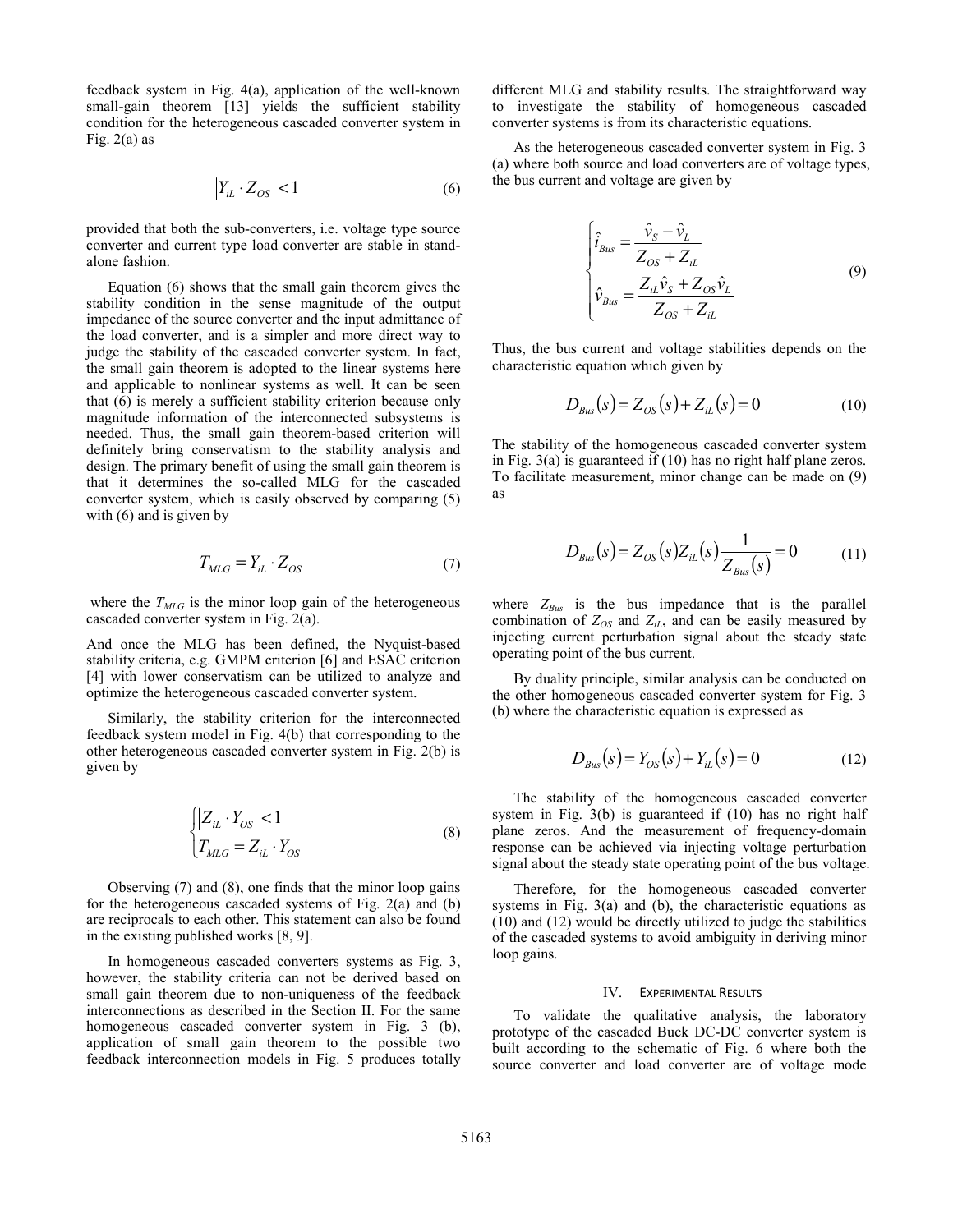control with type III compensation networks. The key parameters of the prototype are listed in Table 1 and the photo of the laboratory prototype is shown in Fig. 7.



Fig. 6 Schematic of the heterogeneous cascaded converter system with voltage type source converter



Fig. 7 Prototype of the cascaded converter system Table 1 Parameters of the cascaded DC-DC converter

| Parameter          | Value | Parameter              | Value |
|--------------------|-------|------------------------|-------|
| $V_{g}$ (V)        | 42    | $r_{C1}$ (m $\Omega$ ) | 0.1   |
| $V_{Bus}$ (V)      | 24    | $L_2(\mu H)$           | 100   |
| $V_O$ (V)          | 14    | $C_2(\mu F)$           | 47    |
| $L_1(\mu H)$       | 180   | $r_{L2}$ (m $\Omega$ ) | 0.12  |
| $C_1(\mu F)$       | 20    | $r_{C2}$ (m $\Omega$ ) | 0.09  |
| $r_{L1}(\Omega)$   | 0.16  | $R(\Omega)$            | 5     |
| $R_{12}$ (kΩ)      | 3.3   | $R_{11}$ (kΩ)          | 5.1   |
| $R_{22}(\Omega)$   | 820   | $R_{21}(\Omega)$       | 330   |
| $R_3$ ( $\Omega$ ) | 82    | $R_{31}(\Omega)$       | 300   |
| $C_{12}$ (nF)      | 4.7   | $C_{11}$ (nF)          | 10    |
| $C_{22}$ (nF)      | 168   | $C_{21}$ (nF)          | 180   |
| $C_{32}$ (nF)      | 33    | $C_{31}$ (nF)          | 10    |

According to its operation principle, the feedback interconnection of such heterogeneous cascaded converter

systems falls into the category of Fig. 4(a), where the output of source converter and input of load converter are of voltage type and current type respectively. Thus, the minor loop gain defined in (7) is applied to evaluate the relative stability of the cascaded system by GMPM criterion. The Bode plots of the cascaded converter system is shown in Fig. 8 where not only the output impedance of the source converter  $Z_{OS}$  and the input impedance of the load converter *ZiL* but also the minor loop gain of the overall cascaded system  $T_{MLG}$  are given. The sufficient phase margins of the minor loop gain says that the cascaded system is sufficiently stable even though there are any magnitude overlap (i.e. loading effect on the source converter) between the output impedance of the source converter and the input impedance of the load converter. The Nyquist diagram of the minor loop gain is also provided with Fig. 9, from which the trajectory does not encircle the (-1, 0) point and the same stability margins can also be easily identified as those of the Bode plots. The steady state operation results are shown in Fig. 10 where the cascaded converter system works well at nominal load. In addition, the transient responses to input voltage pulse and load current pulse are also provided with Fig. 11(a) where the input voltage pulsed between 32 V and 52 V with 10 ms period and Fig. 11(b) where the load current pulsed between 1 A and 6 A with 10 ms period respectively, and the time-domain responses show that the cascaded converter system works stably and agree well with the minor loop gain prediction.



Fig. 8 Bode plots of the cascaded converter system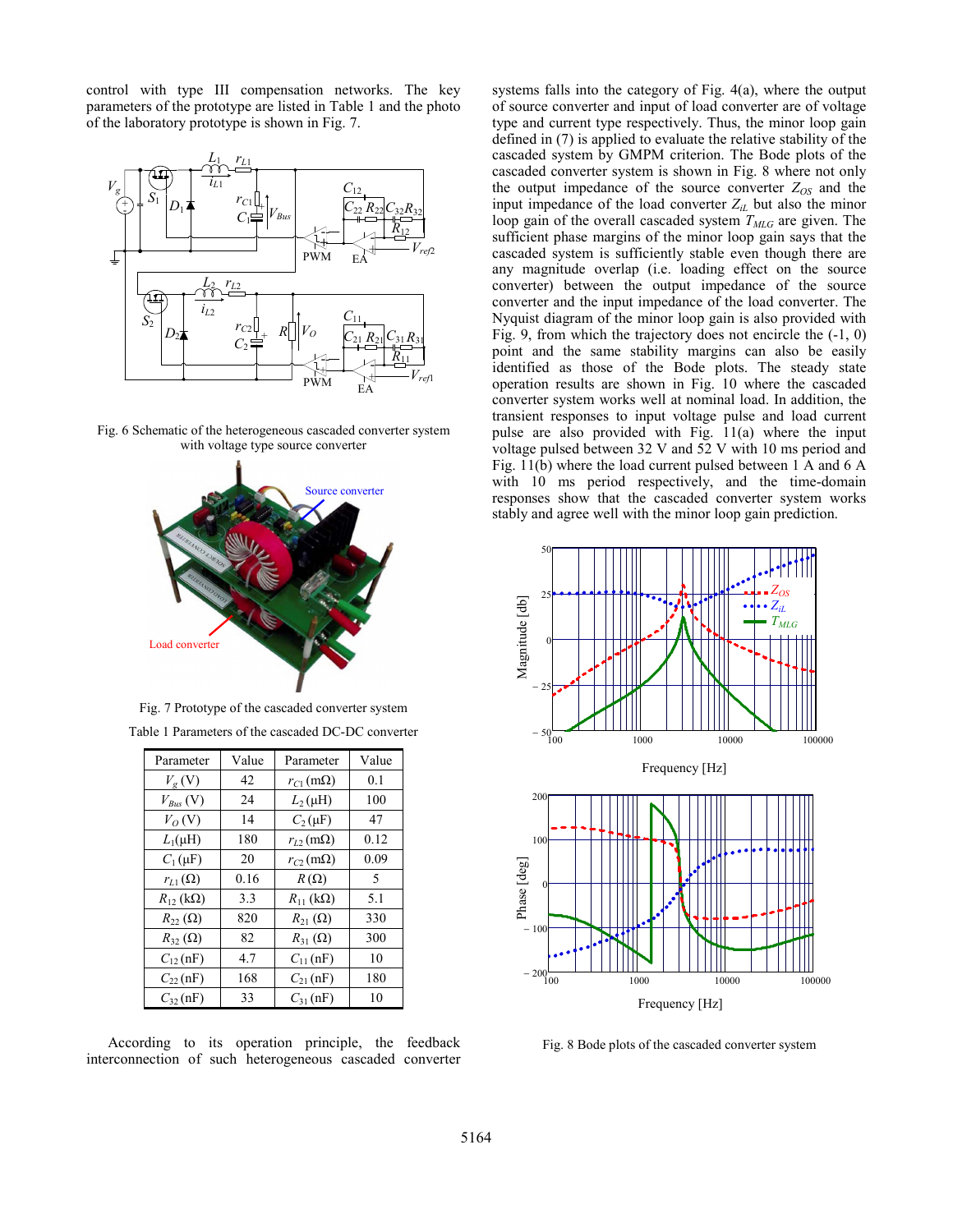

Fig. 9 Nyquist diagram of the minor loop gain



Fig. 10 Steady state operation

# V. CONCLUSION

This work has analyzed feedback interconnections of general cascaded DC-DC converters systems in qualitative manner. It has been shown that small gain theorem-based stability criteria are uniquely determined for heterogeneous cascaded systems, where the minor loop gain concept can be directly applied to analyze the systems by Nyquist plots. But in homogeneous cascaded systems, the feedback interconnections are non-unique, where the stabilities should be evaluated via the characteristic equations to avoid ambiguities in deriving the minor loop gains.

Furthermore, the small gain theorem is not only suitable for linear systems but also suitable for nonlinear systems, which suggests that it can be utilized to large-signal analysis and design of cascaded converter systems in feedback interconnections point of view.



(a) Transient response to Input voltage pulse



(b) Transient response to load current pulse

Fig. 11 Transient responses of the bus voltage

#### **REFERENCES**

- [1] L. R. Lewis, B. H. Cho, F. C. Lee, and B. A. Carpenter, "Modeling, analysis and design of distributed power systems," in Power Electronics Specialists Conference, 1989. PESC '89 Record., 20th Annual IEEE, 1989, pp. 152-159 vol.1.
- [2] A. Emadi, A. Khaligh, C. H. Rivetta, and G. A. Williamson, "Constant power loads and negative impedance instability in automotive systems: definition, modeling, stability, and control of power electronic converters and motor drives," Vehicular Technology, IEEE Transactions on, vol. 55, pp. 1112-1125, 2006.
- [3] R. D. Middlebrook, "Input filter considerations in design and application of switching regulators," in Proc. IEEE Industry Applications Society Annual Meeting, 1976, pp. 366-382.
- [4] S. D. Sudhoff, S. F. Glover, P. T. Lamm, D. H. Schmucker, and D. E. Delisle, "Admittance space stability analysis of power electronic systems," Aerospace and Electronic Systems, IEEE Transactions on, vol. 36, pp. 965-973, 2000.
- [5] C. M. Wildrick, F. C. Lee, B. H. Cho, and B. Choi, "A method of defining the load impedance specification for a stable distributed power system," Power Electronics, IEEE Transactions on, vol. 10, pp. 280-285, 1995.
- [6] F. Xiaogang, L. Jinjun, and F. C. Lee, "Impedance specifications for stable DC distributed power systems," Power Electronics, IEEE Transactions on, vol. 17, pp. 157-162, 2002.